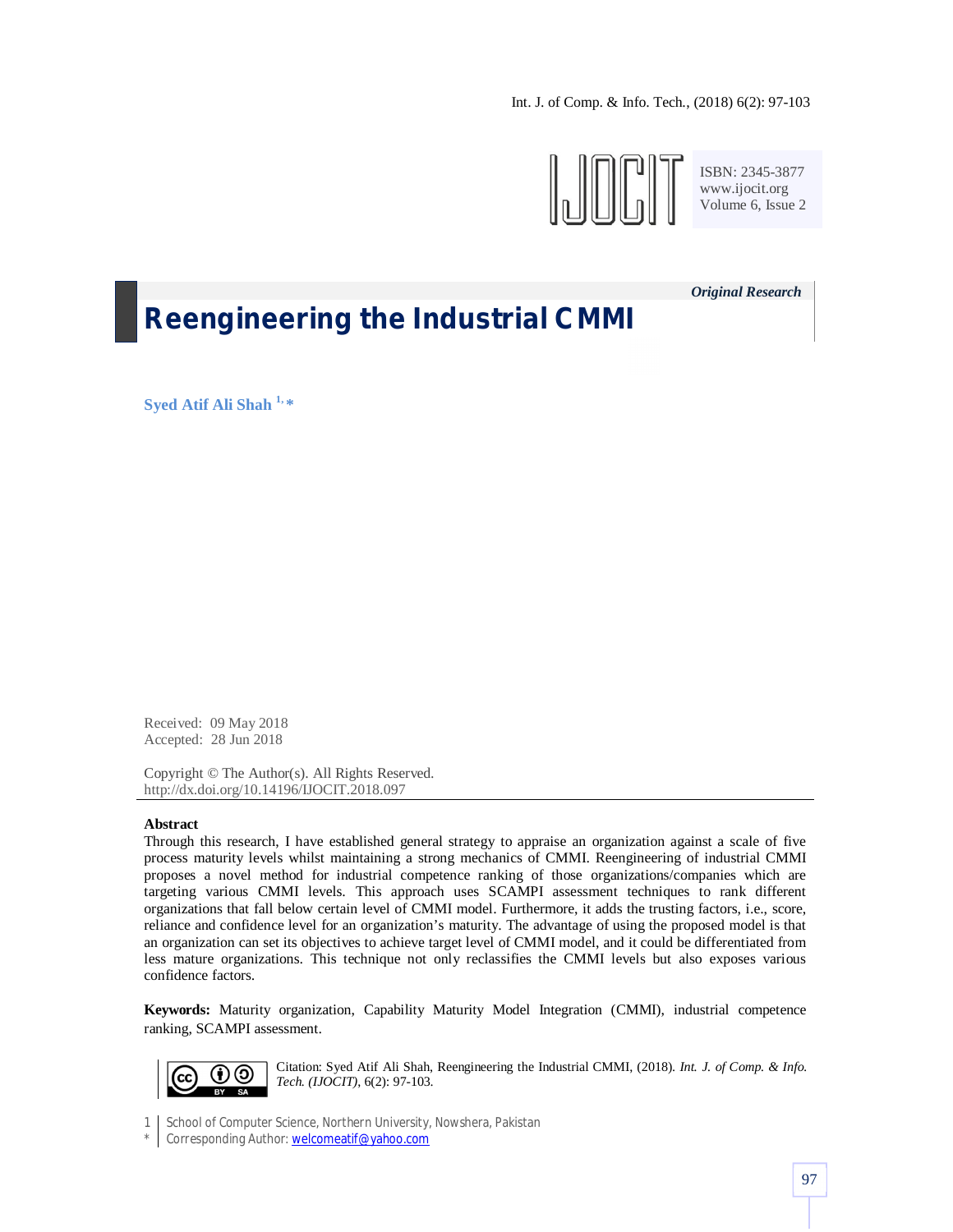## **1. Introduction**

Industrial capability of an organization is measured against CMMI model. It is used to appraise an organization against a scale of five process maturity levels. CMMI model is mainly classified into 5 distinct levels i.e. Level 1 through 5, Initial, Managed, Defined, Quantitatively Managed and Optimized respectively. Each level ranks the organization according to its consistency of processes in desire domain. These 5 levels show capability of an organizations or capability maturity level. It offers the integrated procedure for process improvement whilst dropping redundancy, complexity and especially the cost.





CMMI or Capability Maturity Model Integration is not only a fine grained system improvement technique that is implemented at a process level but now it befalls training and appraisal programs as well. It's a joint venture of Software Engineering Institute (a subsidiary of ISACA, Carnegie Mellon University or CMU); with industry and the government. While is being administered by SEI.

CMMI models provide guidance for developing or improving processes that meet the business goals of an organization. In U.S. it's an essential part of Government and Department of Defense contracts, particularly in Information and Technology sphere. Software Engineering Institute (SEI, 2008) claims CMMI can be used to guide process improvement across a project, division, or an entire organization. It ensures by helping in:

- Integrating conventionally separate organizational roles
- Lay down process improvement goals and priorities
- Provide support for quality processes and
- Provide a point of reference for assessing existing processes

It can be used as a process maturity evaluating framework. Initially it was only concerned with software industry but with the passage of time become very popular in other domains. Though the CMM was only and directly effectual within the sphere of software but CMMI turn out to be a rebellion to encompass variety of areas. This generality of enhancement in the model makes CMMI enormously conceptual. Thus opened the door for further enhancements and reengineering of the said model. In March 2016, the CMMI Institute was acquired by ISACA.

For a non-technical person capability is the measure of expertise. The expertise or skills are directly proportional to capability level and vice versa.

|                                |                  | M-Runtsy       | Maturity       | Matunov   | <b>Matius</b> Ev | Maturity         |                                  |                  | <b>Maturey</b>  | Matunty                 | Maturity                 | Maturity | <b>Magazine</b> |
|--------------------------------|------------------|----------------|----------------|-----------|------------------|------------------|----------------------------------|------------------|-----------------|-------------------------|--------------------------|----------|-----------------|
|                                | <b>Number of</b> | Level 1        | Lewi12         | Lewi3     | Level 4          | Lewi 5           |                                  | <b>Number of</b> | Level 1         | Lewi2                   | Lewil 3                  | Level 4  | Level 5         |
| Country                        | Appraisais       | Reported       | Reported       | Reported  | Reported         | Reported Country |                                  | Appraisals       | Reported        | Reported                | Reported                 | Reported | Reported        |
| Argentina                      | 64               |                | 45             | 12        | $\overline{2}$   | Īā               | At ala ya la                     | <b>RG</b>        |                 | $\overline{\mathbf{z}}$ | 21                       |          | G.              |
| Australia                      | 32               |                | Ÿ.             | G         | $\overline{2}$   | G                | <b>Maritim</b>                   | 10 or fewer      |                 |                         |                          |          |                 |
| Austria                        | 10 or favor      |                |                |           |                  |                  | Maxim                            | $\overline{57}$  |                 | $\overline{24}$         | $\overline{\mathbf{z}}$  | ā        | ā               |
| Bahrain                        | 10 or found      |                |                |           |                  |                  | Marago                           | 10 or to yer     |                 |                         |                          |          |                 |
| Bangladesh                     | 10 or found      |                |                |           |                  |                  | Nepal                            | 10 or fower      |                 |                         |                          |          |                 |
| <b>Relative</b>                | 10 or fovor      |                |                |           |                  |                  | Nethodands                       | 10 or fower      |                 |                         |                          |          |                 |
| Belgium                        | 10 or foxer      |                |                |           |                  |                  | New Zealand                      | 10 or fower      |                 |                         |                          |          |                 |
| <b>Prazil</b>                  | 109              |                | lsa            | 42        | r                | q                | Nonety                           | 10 or fower      |                 |                         |                          |          |                 |
| Bulgaria                       | 10 or favor      |                |                |           |                  |                  | Pakk tan                         | 21               |                 | 18                      | a                        |          |                 |
| Canada                         | 51               |                | 12             | 22        | G                | h                | Panama                           | 10 or fower      |                 |                         |                          |          |                 |
| Ch16                           | 30               |                | 17             | ta        |                  | h                | Peni                             | 10 or fewar      |                 |                         |                          |          |                 |
| China                          | 7.45             |                | 1.17           | n-an      | $\overline{27}$  | a.               | Philippines                      | 21               |                 | 2                       | Ħ                        |          | R               |
| Colombia                       | 22               |                | 7              | <b>FF</b> | r                |                  | Poland                           | 10 or fower      |                 |                         |                          |          |                 |
| Costa Rica                     | 10 or fovor      |                |                |           |                  |                  | Portugal                         | 10 or fower      |                 |                         |                          |          |                 |
| Crech Regulato                 | 10 or fovor      |                |                |           |                  |                  | Romania                          | 10 or fower      |                 |                         |                          |          |                 |
| <b>Denmark</b>                 | 10 or fovor      |                |                |           |                  |                  | Russia                           | 10 or fower      |                 |                         |                          |          |                 |
| Dominican Republic 10 or fewer |                  |                |                |           |                  |                  | Saudi Arabia                     | 10 or fower      |                 |                         |                          |          |                 |
| Egypt                          | 34               |                | 17             | <b>HE</b> | $\overline{2}$   |                  | Singapone                        | 19               |                 | ä                       | 10 <sub>1</sub>          |          | ä               |
| Finland                        | 10 or found      |                |                |           |                  |                  | Stovakia                         | 10 or fewer      |                 |                         |                          |          |                 |
| France                         | 141              | A              | 81             | 45        | F                |                  | South Africa                     | 10 or fower      |                 |                         |                          |          |                 |
| Germany                        | 64               | $\overline{a}$ | 32             | m         | F                |                  | Spain                            | 105              |                 | $\omega$                | $\overline{\mathbf{35}}$ | 2        | E               |
| Greece                         | 10 or fower      |                |                |           |                  |                  | <b>Sri Lanka</b>                 | 10 or fower      |                 |                         |                          |          |                 |
| Hong Kong                      | 18               |                | $\overline{2}$ | <b>TT</b> |                  | 6                | Sweden                           | 10 or fower      |                 |                         |                          |          |                 |
| Hungary                        | 10 or fovor      |                |                |           |                  |                  | Switzerland                      | 10 or fower      |                 |                         |                          |          |                 |
| India                          | 409              |                | 14             | 191       | 24               | 166              | Taken                            | 117              |                 | 74                      | 38                       |          | ø               |
| Indonesia                      | 10 or favor      |                |                |           |                  |                  | Thaland                          | $\overline{z}$   |                 | $\overline{2}$          | 13                       |          | ŧ               |
| tostant                        | 10 or fovor      |                |                |           |                  |                  | Turkey                           | sa               |                 |                         | $\overline{2}$           |          | 2               |
| <b>Israel</b>                  | 17               |                | ā              | 10        |                  | $\overline{a}$   | Ukraine                          | 10 or fewer      |                 |                         |                          |          |                 |
| <b>Italy</b>                   | 31               |                | 14             | 84        |                  |                  | United Arab Emirates 10 or fewer |                  |                 |                         |                          |          |                 |
| Japan                          | 267              | 17             | 75             | 121       | 13               | 16               | United Kingdom                   | $\mathfrak{m}$   | B               | 42                      | 30                       |          | 3               |
| Karea, Republic Of             | 133              | ٠              | 47             | 61        | 13               | 7                | <b>United States</b>             | 1272             | $\overline{27}$ | 448                     | 852                      | 21       | 124             |
| LaMa                           | 10 or fewer      |                |                |           |                  |                  | Unguay                           | 10 or fewer      |                 |                         |                          |          |                 |
| Uthumla                        | 10 or fewer      |                |                |           |                  |                  | <b>Mat Nam</b>                   | 12               |                 |                         | ø                        |          | $\overline{2}$  |
| Luxembourg                     | 10 or fewer      |                |                |           |                  |                  |                                  |                  |                 |                         |                          |          |                 |

**Figure 2:** A Worldwide ranking of various organizations by SEI

At Level 1 i.e the initial level practices are out of scope. To improve from level 1 to next level; it takes a lot of time and resources. To achieve next level there are several formal process areas need to be practiced accordingly, these areas are further divided into many endorsed activities.

## **2. CMMI Levels**

Below are the key process areas under each level.

- **1. INITIAL OR MATURITY LEVEL 1**
- i. No Process Area
- **2. MANAGED OR MATURITY LEVEL 2**
	- i. Configuration Management
- ii. Measurement and Analysis
- iii. Project Monitoring and Control
- iv. Project Planning
- v. Process and Product Quality Assurance
- vi. Requirements Management
- vii. Supplier Agreement Management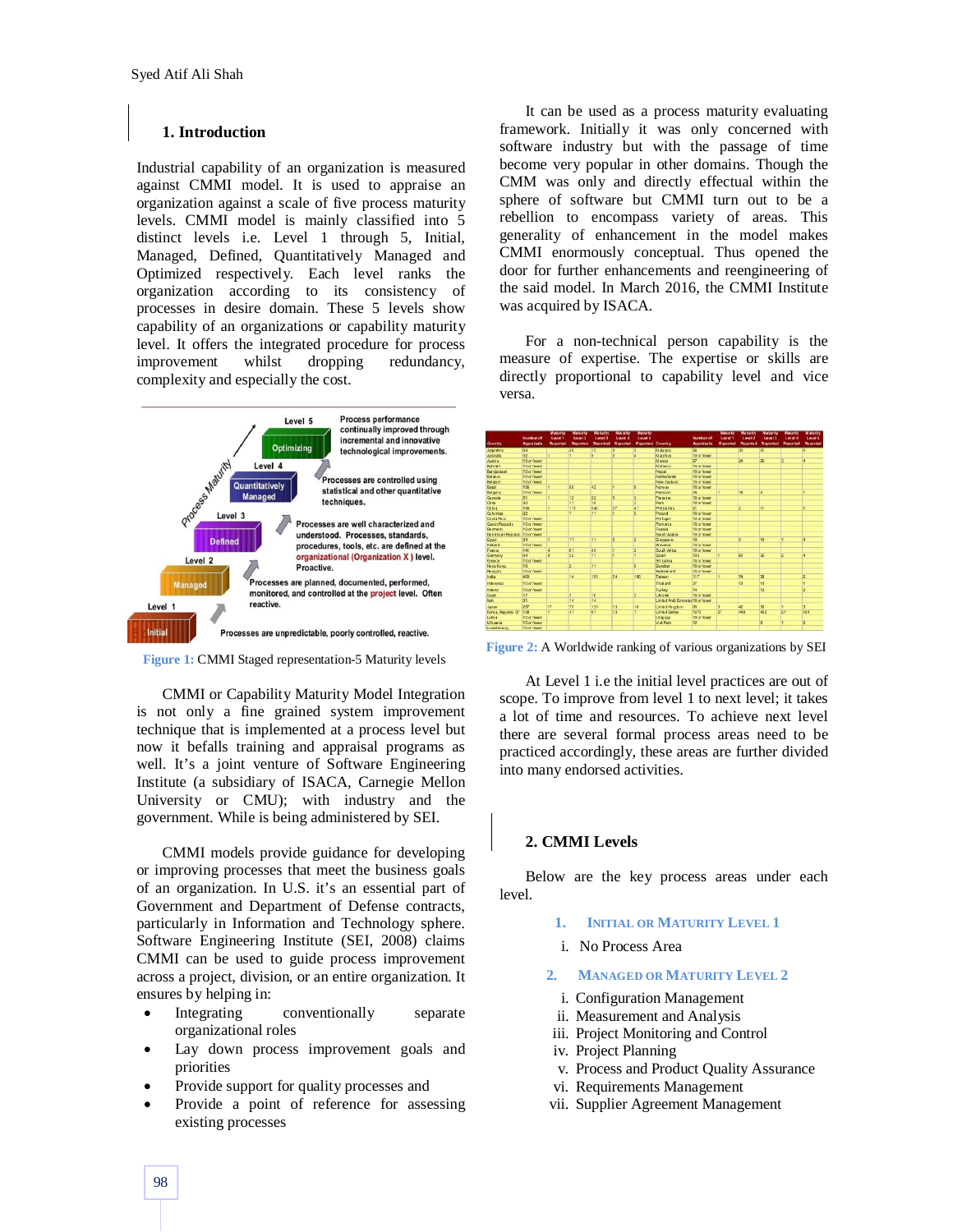#### **3. DEFINED OR MATURITY LEVEL 3**

- i. Decision Analysis and Resolution
- ii. Integrated Project Management
- iii. Organizational Process Definition
- iv. Organizational Training
- v. Organizational Process Focus
- vi. Product Integration
- vii. Requirements Development
- viii. Risk Management
- ix. Technical Solution
- x. Validation
- xi. Verification
- **4. QUANTITATIVELY MANAGED OR MATURITY LEVEL 4**
	- i. Organizational Process Performance
- ii. Quantitative Project Management
- **5. OPTIMIZING OR MATURITY LEVEL 5**
- xii. Causal Analysis and Resolution
- xiii. Organizational Performance Management

The above levels are strictly defined and are distinct process areas of CMMI levels. For stirring to subsequent level from the prior level an organization has to work through several different process areas. An organization that has worked on many process areas (but not on all), still considered on previous level, though practically it is more capable than the one that doesn't worked even on single process area.



**Figure 3:** Maturity Level

Organizations with enormous capability difference are still considered on same level, hence not desired anyways. In this paper the said issue is being resolved by Reengineering the Industrial CMMI (Capability Maturity Model Integration) Using SCAMPI (Standard CMMI Appraisal Method for Process Improvement).

#### **3. Proposed Model**

Generally client is never interested in development technicalities of the product rather he is concerned about the skills and expertise of the developer's organization. For gigantic size projects customer needs higher CMMI levels, whereas for smaller projects lower levels are also acceptable. Idea behind this research paper is to categorize the difference of maturity and capabilities of organizations working at same level of CMMI, using a well-known technique called SCAMPI. It answers the following question. How to rank different organizations that fall under the same level of CMMI model?

Furthermore, it adds the trusting factors, i.e., Score, Reliance and Confidence level for an organization's capability.

#### **3.1. THE SCAMPI**

Here we are using an SEI's legendary technique named SCAMPI (Standard CMMI Appraisal Method for Process Improvement). It presents benchmarks for quality scoring to CMMI models. These techniques are not only useful to mark the effectiveness of the current processes but also unveil their limitations. SCAMPI identify the assessment process as consisting of grounding;

- On-site behavior;
- Foundation clarification, conclusion, and ratings;
- Final reporting; and
- Ensuing activities.

The set of credentials related with a meticulous edition of the CMMI incorporates a requirements design called the Appraisal Requirements for CMMI (ARC). ARC lays down 3 levels of rule for appraisals i.e. Class 'A', 'B', and 'C'. The Class 'A' SCAMPIs are accomplished by SEI's official Lead Appraisers who employ the SCAMPI A Method Definition Document (MDD), this rating ranges from Level 1 (lowest) to Level 5 (highest).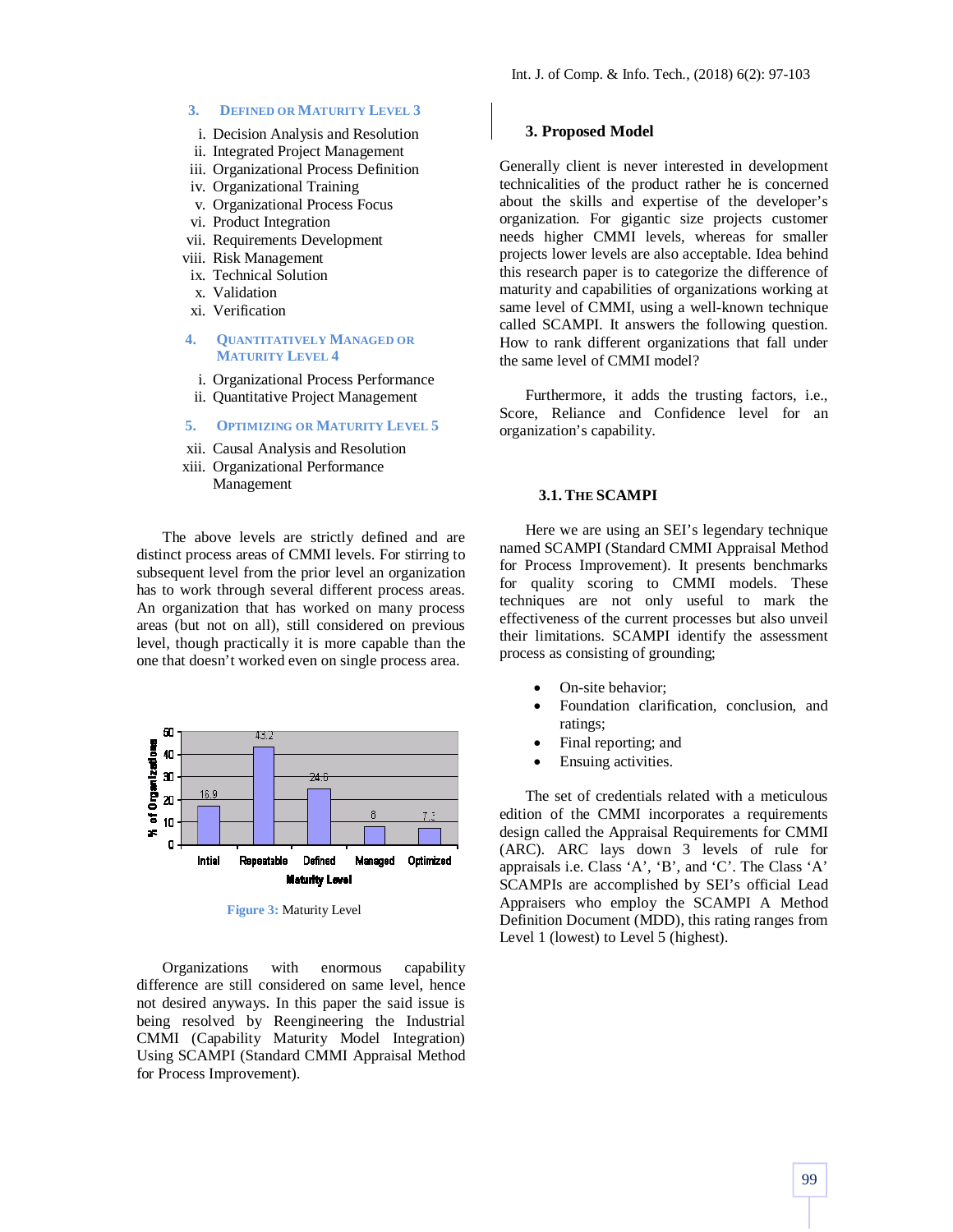# **4. SCAMPI Assessments**

To evaluate CMMI level of an organization CMMI Institute introduced three assessment classes. The class 'A' is more formal and thus results in a complete Capability Maturity Level Rating of an organization, called "*SCAMPI A Assessment"*. While class B and class C are not very formal and results in just overview of practices being followed.

## **4.1. SCORE**

After the 'SCAMPI "A" Assessment' for CMMI Level, score for each process area is calculated. The score is the number of goals achieved against the total number of goals (both specific goals and generic goals). The Process Area Score or simply score is represented in percentage.

**Table 1:** Process Area Score or simply score

| <b>Process Area</b>                             | <b>Abbreviati</b><br>ons | <b>Score</b> |  |  |  |
|-------------------------------------------------|--------------------------|--------------|--|--|--|
|                                                 | <b>INITIAL</b>           |              |  |  |  |
| No Process Area                                 | <b>NA</b>                |              |  |  |  |
|                                                 | <b>MANAGED</b>           |              |  |  |  |
| Requirements<br>Management                      | <b>REQM</b>              | $0-100$      |  |  |  |
| <b>Project Planning</b>                         | PP                       | $0 - 100$    |  |  |  |
| Process and Product<br><b>Quality Assurance</b> | <b>PPQA</b>              | $0 - 100$    |  |  |  |
| Configuration<br>Management                     | <b>CM</b>                | $0 - 100$    |  |  |  |
| <b>Project Monitoring</b><br>and Control        | <b>PMC</b>               | $0 - 100$    |  |  |  |
| Measurement and<br>Analysis                     | MA                       | $0 - 100$    |  |  |  |
| <b>Supplier Agreement</b><br>Management         | <b>SAM</b>               | $0 - 100$    |  |  |  |
| <b>DEFINED</b>                                  |                          |              |  |  |  |
| <b>Decision Analysis</b><br>and Resolution      | <b>DAR</b>               | $0 - 100$    |  |  |  |
| <b>Integrated Project</b><br>Management         | <b>IPM</b>               | $0 - 100$    |  |  |  |
| Organizational<br><b>Process Definition</b>     | <b>OPD</b>               | $0 - 100$    |  |  |  |
| Organizational<br>Training                      | OT                       | $0 - 100$    |  |  |  |
| Organizational<br>Process Focus                 | <b>OPF</b>               | $0 - 100$    |  |  |  |
| Product Integration                             | PI                       | $0 - 100$    |  |  |  |
| Requirements<br>Development                     | <b>RD</b>                | $0 - 100$    |  |  |  |
| <b>Risk Management</b>                          | <b>RSKM</b>              | $0 - 100$    |  |  |  |
| <b>Technical Solution</b>                       | <b>TS</b>                | $0 - 100$    |  |  |  |
| Validation                                      | <b>VAL</b>               | $0 - 100$    |  |  |  |
| Verification                                    | <b>VER</b>               | $0 - 100$    |  |  |  |

| <b>QUANTITATIVELY MANAGED</b> |            |           |  |  |  |
|-------------------------------|------------|-----------|--|--|--|
| Organizational                | <b>OPP</b> | $0 - 100$ |  |  |  |
| <b>Process Performance</b>    |            |           |  |  |  |
| Quantitative Project          | <b>OPM</b> | $0 - 100$ |  |  |  |
| Management                    |            |           |  |  |  |
| <b>OPTIMIZING</b>             |            |           |  |  |  |
| Causal Analysis and           | <b>CAR</b> | $0 - 100$ |  |  |  |
| Resolution                    |            |           |  |  |  |
| Organizational                |            |           |  |  |  |
| Performance                   | <b>OPM</b> | $0 - 100$ |  |  |  |
| Management                    |            |           |  |  |  |

#### **4.2. COMPETENCE**

Nowhere are we going to define the internal capability of an individual CMMI Level using SCAMPI and call it Competence Rank. If an organization is already assessed using SCAMPI 'A' assessment, then it could be re-assessed using SCAMPI B assessment for Competence ranking. To find the Competence ranking for an individual CMMI level we need to know the scoring of each process area. Then we calculate the geometric mean of all the scores, which is 'Competence Rank' for CMMI Level. Competence rank shows the capability of an organization working below certain CMMI level. The introduction of Competence Ranking technique has opened a door to distinguish the higher capability against the lower one, working under same level of CMMI.

## **Targeting level 2**

**(REQMM × PP ×PPQA × CM × PCM × MA× SAM) 1/7**

**Targeting level 3**

**(DAR x IPM x OPD x OT x OPF x PI x RD x RSKM x TS x VAL x VER) 1/11**

**Targeting level 4**

**(OPP x QPM) 1/2**

**Targeting level 5**

**(CAR x OPM) 1/2**

# **4.3. CONFIDENCE LEVEL**

In the next step we are going to find the confidence level of an organization. Minimum score of the process area among all processes areas is called the confidence level. It assures that all process areas are working higher than said level and thus increases the confidence of customer.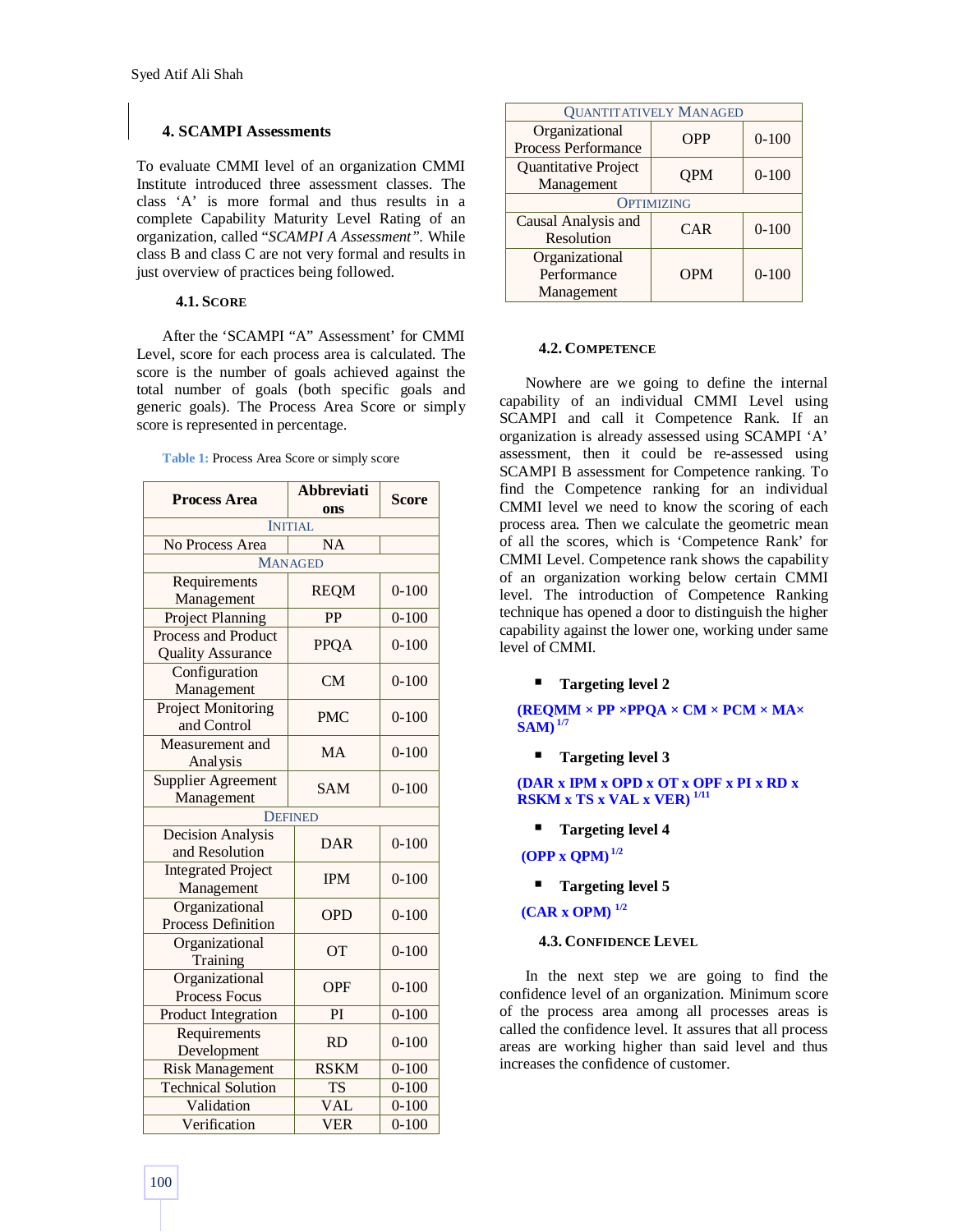#### **Targeting level 2**

**Min (REQMM × PP ×PPQA × CM × PCM × MA× SAM)**

**Targeting level 3**

**Min (DAR x IPM x OPD x OT x OPF x PI x RD x RSKM x TS x VAL x VER)**

**Targeting level 4**

**Min (OPP x QPM)**

**Targeting level 5**

**Min (CAR x OPM)**

### **4.4. RELIANCE**

Now we calculate the Standard Deviation (SD or σ "sigma") of the scores of all process areas. This SD is called as reliance of an individual CMMI Level. If reliance is zero, it means that organization is working to improve all the process areas equally. It has gained the same capability and maturity in all process areas. While on the other hand, if it has higher reliance then it means for some process areas it has more capability than other Process areas. Need of this interesting term varies project to project. In some projects higher capability of few PAs is required while in other cases same capability is worthier. Now unlike other factors (i.e Competence, Score and Confidence level) the decision is left to customer. After knowing the other factors he himself will decide whether he needs high or low reliance; as per project's need.

$$
\sigma = \sqrt{\frac{1}{N} \sum_{i=1}^{N} (x_i - \mu)^2}
$$
 (1)

## **5. PROPOSED CLASSIFICATION**

To better visualize the concept of above discussion, a general classification of organization's capability (working beneath, certain CMMI's Level) is sketched below. Similarly we may define for the rest of the levels. This is not the final classification but a proposed model to understand the purpose of research. Using this technique we can design many other models depending upon our needs.

The following tables summarize the proposed models.

|         | <b>Table 2. Competence Rank of CMMI Level 4 targeting</b> |  |  |
|---------|-----------------------------------------------------------|--|--|
| Level 5 |                                                           |  |  |

| S#       | Competence<br><b>Rank Interval</b> | <b>Confidence</b><br>Level (equal<br>or greater) | <b>Class</b> |
|----------|------------------------------------|--------------------------------------------------|--------------|
| $\bf{0}$ | <b>100</b>                         | <b>100</b>                                       | <b>CMMI5</b> |
|          | 80-100                             | 70                                               | LAA          |
| 2        | 60-80                              | 50                                               | L4B          |
|          | $40 - 60$                          | 30                                               | L4C          |
| 4        | 20-40                              | 10                                               | LAD          |
| 5        | $10 - 20$                          | 5                                                | L4E          |

| <b>Table 3. Competence Rank of CMMI Level 3 targeting</b> |
|-----------------------------------------------------------|
| Level 4                                                   |

| S#             | Competence<br><b>Rank Interval</b> | Confidence<br>Level (equal<br>or greater) | <b>Class</b> |
|----------------|------------------------------------|-------------------------------------------|--------------|
| 0              | 100                                | 100                                       | <b>CMMI4</b> |
|                | 80-100                             | 70                                        | L3A          |
| $\overline{2}$ | 60-80                              | 50                                        | L3B          |
| 3              | 40-60                              | 30                                        | L3C          |
| 4              | $20 - 40$                          | 10                                        | L3D          |
| 5.             | $10 - 20$                          | 5                                         | L3E          |

|         | <b>Table 4. Competence Rank of CMMI Level 2 targeting</b> |  |  |
|---------|-----------------------------------------------------------|--|--|
| Level 3 |                                                           |  |  |

| S#             | Competence<br><b>Rank Interval</b> | <b>Confidence</b><br>Level (equal<br>or greater) | <b>Class</b> |
|----------------|------------------------------------|--------------------------------------------------|--------------|
| $\bf{0}$       | 100                                | 100                                              | <b>CMMI3</b> |
|                | 80-100                             | 70                                               | L2A          |
| $\overline{2}$ | 60-80                              | 50                                               | L2B          |
| ٦              | $40 - 60$                          | 30                                               | L2C          |
| 4              | $20 - 40$                          | 10                                               | L2D          |
| 5              | $10 - 20$                          | 5                                                | L2E          |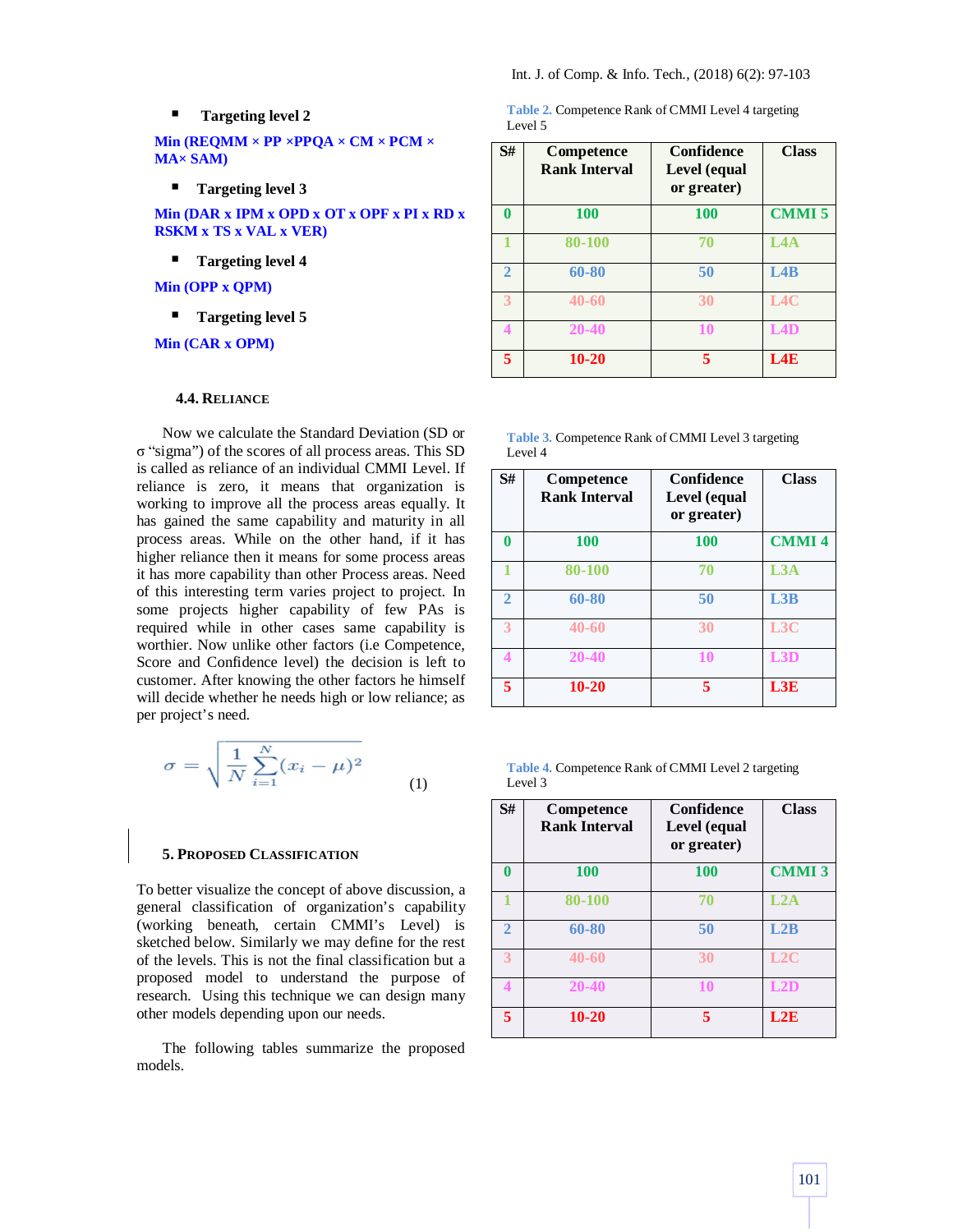| S#             | Competence<br><b>Rank Interval</b> | <b>Confidence</b><br>Level (equal<br>or greater) | <b>Class</b>     |
|----------------|------------------------------------|--------------------------------------------------|------------------|
| 0              | 100                                | 100                                              | <b>CMMI2</b>     |
|                | 80-100                             | 70                                               | L1A              |
| $\overline{2}$ | 60-80                              | 50                                               | L1B              |
| 3              | $40 - 60$                          | 30                                               | L <sub>1</sub> C |
|                | 20-40                              | 10                                               | L1D              |
| 5              | $10 - 20$                          |                                                  | L1E              |

**Table 5.** Competence Rank of CMMI Level 1 targeting Level 2

#### **6. CONCLUSION**

Despite the vast research in evaluating the capability and maturity of various organizations, still there exist vast uncategorized holes. The overall image that emerges from the literature is not enough to conquer this dilemma. This reengineering reveals the innovative assessment through CMMI manifesto. This paper introduces the interesting capability factors i.e Score, Competence Rank, Confidence Level and the Reliance. These factors are used to make a distinction between higher and lower capabilities of organizations, practicing below certain CMMI Level. Thus provides more details about an organization than CMMI model. This way customer is more flexible and contented for selecting development organization, without being endured the depth of mechanics. A new and more incredible aspect of this approach is to redesign the number of different classification models for different purposes. Like the one we drew above in which capabilities are classified into five classes' i.e  $A - E$  depending upon performed practices of CMMI Levels. For a common person we can call Expertise or skills classification model of different organizations or Expertise Level of an organization.

#### **References**

- [1] Jörg Becker, Ralf Knackstedt, Jens Pöppelbuß, (2009) Developing Maturity Models for IT Management, *Springer*.
- [2] Ahern, Dennis; Jim Armstrong; Aaron Clouse; Jack Ferguson; Will Hayes; Kenneth Nidiffer (2005). CMMI SCAMPI Distilled: Appraisals for Process Improvement. *Addison-Wesley Professional*. p. 240. ISBN 0321-22876-6.
- [3] Javier Garzás, Mark C. Paulk (2013), An exploratory study of why organizations do not adopt CMMI, *Journal of Software: Evolution and Process, Journal of Systems and Software Elsevier Inc*.
- [4] Zhang Lina; Shao Dan, Research on Combining Scrum with CMMI in Small and Medium Organizations, IEEE Xplore
- [5] Wen Rongbin, Research on Software Project Quality Management Based on CMMI, IEEE Xplore
- [6] E. Chandra, D. Francis Xavier Christopher, S.D. Vijaykumar Study of CMMI based process framework for quality models, IEEE Explore
- [7] Nonaka, I., Takeuchi, H.: (1995), The Kowledge Creating Company: How Japanese Companies Create the Dynamics of Innovation*. Oxford University Press, Inc., New York*.
- [8] Tuomi, I.: (1999), Corporate Knowledge: Theory and Practice of Intelligent Organizations. *Metaxis*, *Helsinki*
- [9] Standard CMMI Appraisal Method for Process Improvement (SCAMPI), Version 1.1: Method Definition Document. Carnegie Mellon University, Pittsburg (2001)
- [10] Freeze R, Kulkarni U (2005) Knowledge management capability assessment: validating a knowledge assets measurement instrument. In: 38th Hawaii international conference on system sciences.
- [11] Jump up^ SCAMPI Upgrade Team (March 2011). "Standard CMMI Appraisal Method for Process Improvement (SCAMPI) A, Version 1.3: Method Definition Document" (PDF). *Handbook CMU/SEI-2011-HB-001. Software Engineering Institute. Retrieved 2011-03-01.*
- [12] Lee J, Lee D, Sungwon K (2007), An overview of the Business Process Maturity Model (BPMM). In: International workshop on process aware information systems (PAIS 2007). Huang Shan (Yellow Mountain), China, 384–395
- [13] Jump up, SCAMPI Upgrade Team (April 2011). "Appraisal Requirements for CMMI, Version 1.3 (ARC, V1.3)" (PDF). Technical Report CMU/SEI-2011- TR-006. Software Engineering Institute. Retrieved 2011-04-01.
- [14] Renken J (2004) Developing an IS/ICT management capability maturity framework. In: Research conference of the South African Institute for Computer Scientists and Information Technologists (SAICSIT). Stellenbosch, 53–62.
- [15] Rosemann M, de Bruin T, Power B (2006) A model to measure business process management maturity and improve performance. In: Jeston J, Nelis J (eds) Business process management
- [16] Mapping CMMI Level 2 to Scrum Practices: An Experience Report, Jessica Diaz, Juan Garbajosa, Jose A. Calvo-Manzano http://link.springer.com/chapter/10.1007%2F978-3-642- 04133-4\_8
- [17] Impact of CMMI-Based Process Maturity Levels on Effort, Productivity and Diseconomy of Scale Majed Alyahya, Rodina Ahmad, and Sai Peck Lee Department of Software Engineering, University of Malaya
- [18] A case study of software process improvement with CMMI-DEV and Scrum in Spanish companies. Javier Garzás1,\* andMark C. Paulk2Article first published online: 26 JUL 2013DOI: 10.1002/smr.1605. CMM and CMMI
- [19] Climbing the Ladder: CMMI Level 3 Bryce Daya and Christof Lutterothb<sup>[1]</sup> aCatch Limited, New Zealand; bUniversity of Auckland, New Zealand.